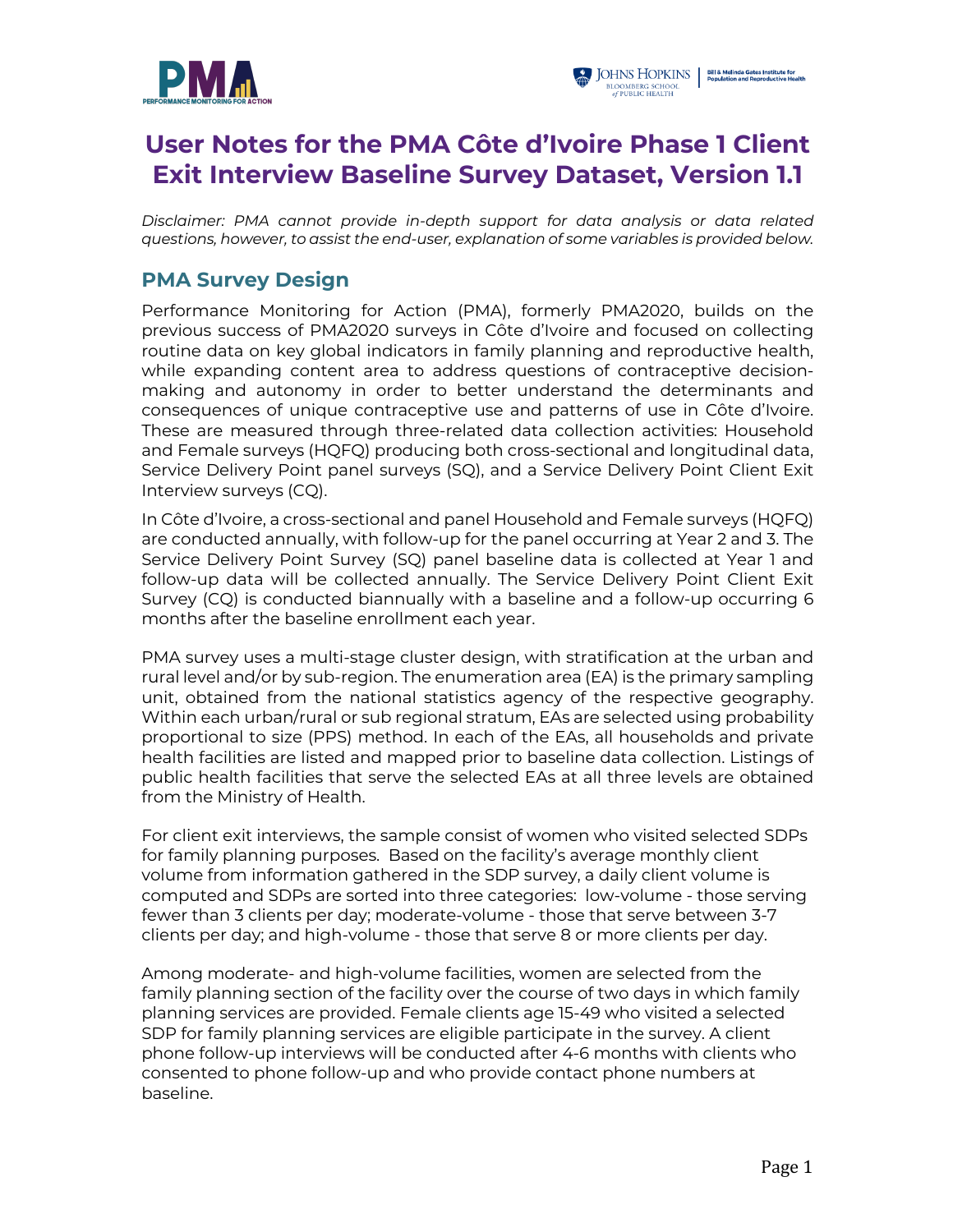



# **Sampling**

Côte d'Ivoire Phase 1 (CIP1) Client Exit Interview includes 122 enumeration areas (EAs) selected using a multi-stage stratified cluster design with urban-rural and region strata. The results representative at the national level and within urban/rural strata. The final sample included 928 clients which completed the interview. Data collection was conducted between September and November 2020.

# **Materials included in this Data Zipped File**

This data zipped file includes:

- 1. Client exit Interview questionnaire pdf file
- 2. User notes pdf file
- 3. Dataset in 3 file formats: .csv, .xlsx and Stata .dta

# **Codebook**

The latest version of the PMA Client Exit Interview master codebook can be downloaded from the https://www.pmadata.org/data-codebooks.

# **General Variables**

**SIF variables:** Date and time variables are provided in both string format and as Stata Internal Format (SIF) values. The variable name of any variable that has been changed into SIF is appended with SIF (e.g. **system\_date** and **system\_dateSIF**).

**Select multiple variables**: Some questions allow for the selection of multiple answers. These variables are in string format and the values are the concatenation of answer choices (e.g. if a respondent said that she was counselled for contraceptive methods: female sterilization, implant and IUD, the response for the variable would read "fster impl iud"). Multi-select options are generally, though not always, transformed into binary variables for analysis.

# **Variable Response Options**

**Select one**: Most select one numeric variables have consistent values for option choices across all PMA countries (e.g. **marital\_status**==1 is equivalent to "currently married" in all PMA countries). Exceptions include the variables which have country-specific options and numbering. For examples:

- Geographic variable (e.g. **region**, **county**, **state**, etc..): geographic variable names and response options vary across countries
- **facility\_type**: facility types vary across countries

**Select multiple**: Similarly, most select multiple variables have the same response options across all PMA countries, with exceptions for variables with choices that are country specific.

See the PMA Client Exit Interview Master Codebook for complete details on variables and answer choices for each survey.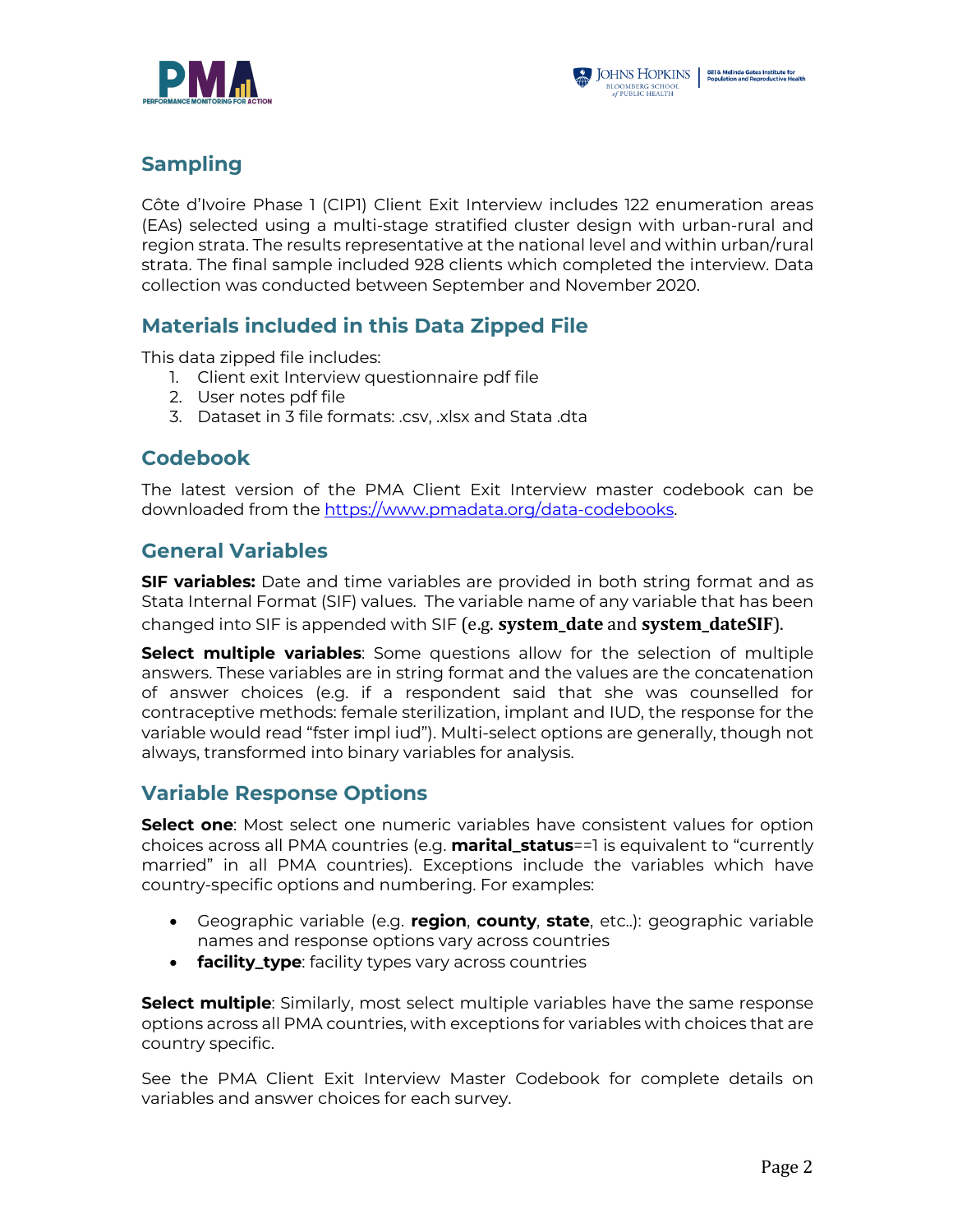



# **Specific Variables**

**metainstanceID**: A unique ID generated by ODK for each form submitted to the central server. This variable is unique for each client within a survey.

**EA\_ID**: The primary sampling unit masked with a unique number for anonymity. The same unique number is applied to the same EA across multiple PMA survey phases.

**RE\_ID**: Identification number of the resident enumerator (RE), or interviewer. RE names are masked with unique numbers. The same unique number is applied to the same RE across different PMA survey phases.

**PMA2020\_RE\_ID**: For the resident enumerators (REs), or interviewers, who were involved in the previous PMA2020 surveys (2014-2018), this variable provides their IDs from PMA2020 surveys. This ID is unique across different surveys.

**facility\_ID:** Facility names are masked with unique ID numbers. This variable is unique across different PMA surveys.

**PMA2020\_faclity\_ID**: For facilities that were included in the previous PMA2020 (2014-2018) surveys, this variable provides their PMA2020 IDs. The observation would be missing for new facilities which were not part of the PMA2020 surveys. For ones that have PMA2020 IDs, it is unique across different surveys.

# **Combining the CEI Baseline and the CEI Follow-up Datasets**

An instruction to combine the Phase 1 CEI Baseline dataset and the Phase 1 CEI Follow-up dataset for panel analyses can be found in the user notes of the Followup dataset when it becomes available.

# **GPS Variables**

GPS coordinates are not released in this dataset.

# **Notes for Missing Data**

In Stata, Missing data is expressed as "." in the cell. Generally, Stata commands perform computations of any type handle missing data by omitting the row with the missing values. However, this may vary across commands. PMA does not impute missing values. Missing data in datasets should be studied and/or treated before proceeding to analysis.

#### *Reasons for missing data:*

#### *Normal situations:*

1. Incomplete forms: If a household, female, or SDP form is not marked as completed (**HHQ\_result**, **FRS\_result**, **SDP\_resu**l**t** and **CEI\_result** not equal to 1), the observation is likely to miss most of the information. Incomplete forms should not be included in the analysis.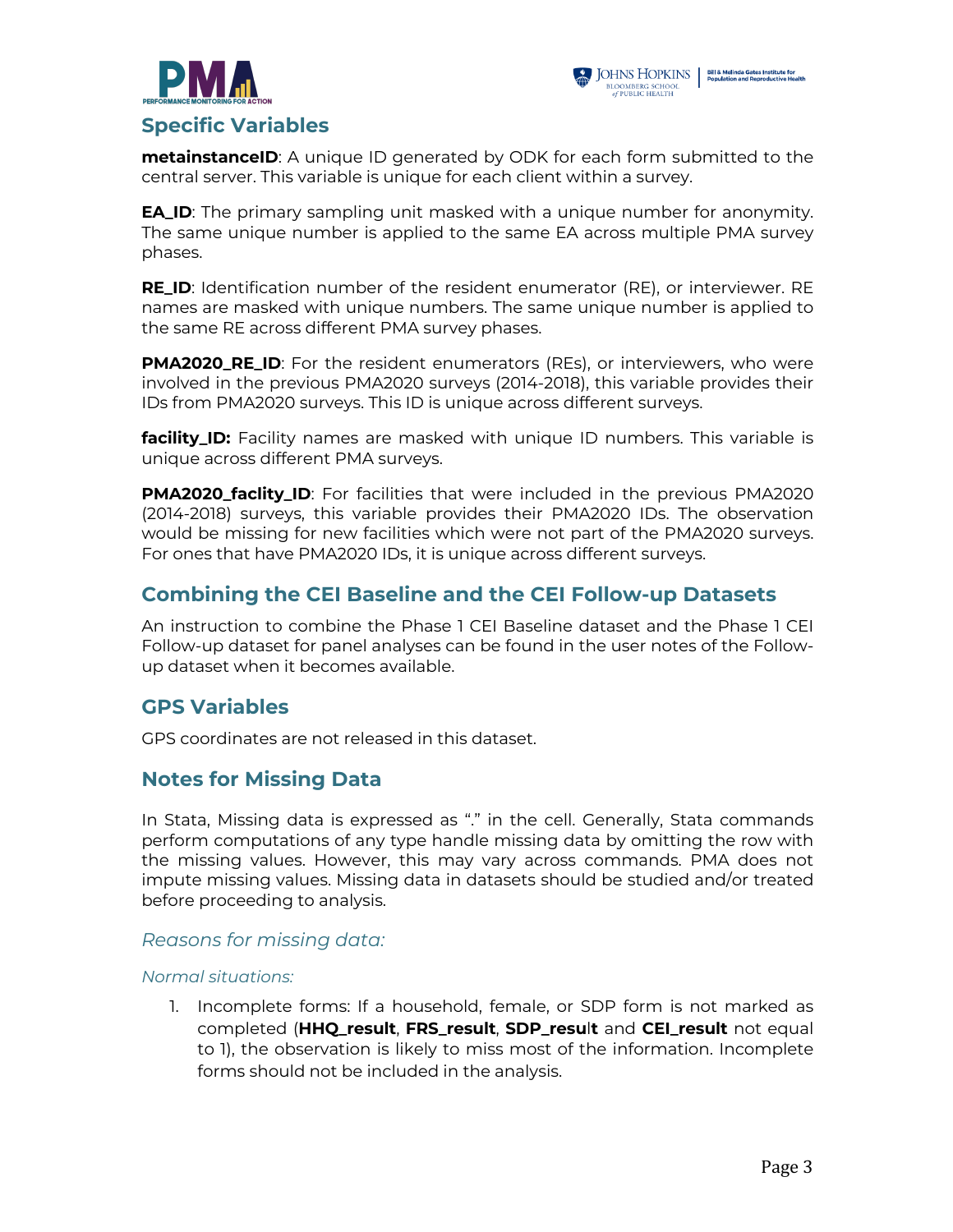



- 2. Observations that are ineligible for subsequent forms: Only eligible respondents will receive subsequent forms. For example, males and ineligible females will not receive female questionnaires in family planning surveys, hence their observations will have all missing values in female forms.
- 3. Question not administered due to skip logic: PMA surveys use ODK's skip logic function. The subsequent questions are administered selectively based on the respondent's previous answers. Irrelevant or inapplicable questions are skipped. For example, a woman who is not a contraceptive user will not be asked questions about contraceptive usage subsequently.

#### *Uncommon situations:*

- 1. Lost forms: Due to technical constraints in some challenging data collection areas, forms can be lost in the process of data submission. Although most forms were recoverable, there are occasionally a few that cannot be found. For example, an observation from an eligible woman with completed female form information but missing household form information, or vice versa. These observations may be dropped based on analysis needs.
- 2. Missing due to incorrect skip logic: PMA surveys were conducted under rigorous quality control. However, in rare cases, there can be incorrect skip logic, which skipped a question that was supposed to be administered, resulting in missing values. These errors are documented in the PMA codebook, which can be downloaded from PMA website. It's not necessary to drop the entire observation since this will likely affect only a few questions.

# *Distinguish missing data from negative values:*

- 1. -99: No response. The respondent was administered with the question but did not provide an answer. PMA survey requires consent from the respondent and the respondent has the right to refuse to answer any questions at any point. -99 is recorded to reflect that the respondent did not provide an answer to a certain question.
- 2. -88: Did not know. The respondent consented to answer a specific question but without knowing the answer.
- 3. -77: Not applicable. The question is administered to the respondent but not applicable to the respondent's situation.

# **Dataset Version Updates**

Any updates made to datasets after their initial release will be documented here. PMA releases new versions on as needed basis and users who have been approved previously to get access to the datasets will be notified via email upon the release of the new versions. Users can then log onto the PMA website and re-download the datasets without having to submit a new request.

Users should always be using the latest version of the datasets available on the PMA website. However, if users need an access to the old versions of the datasets for any